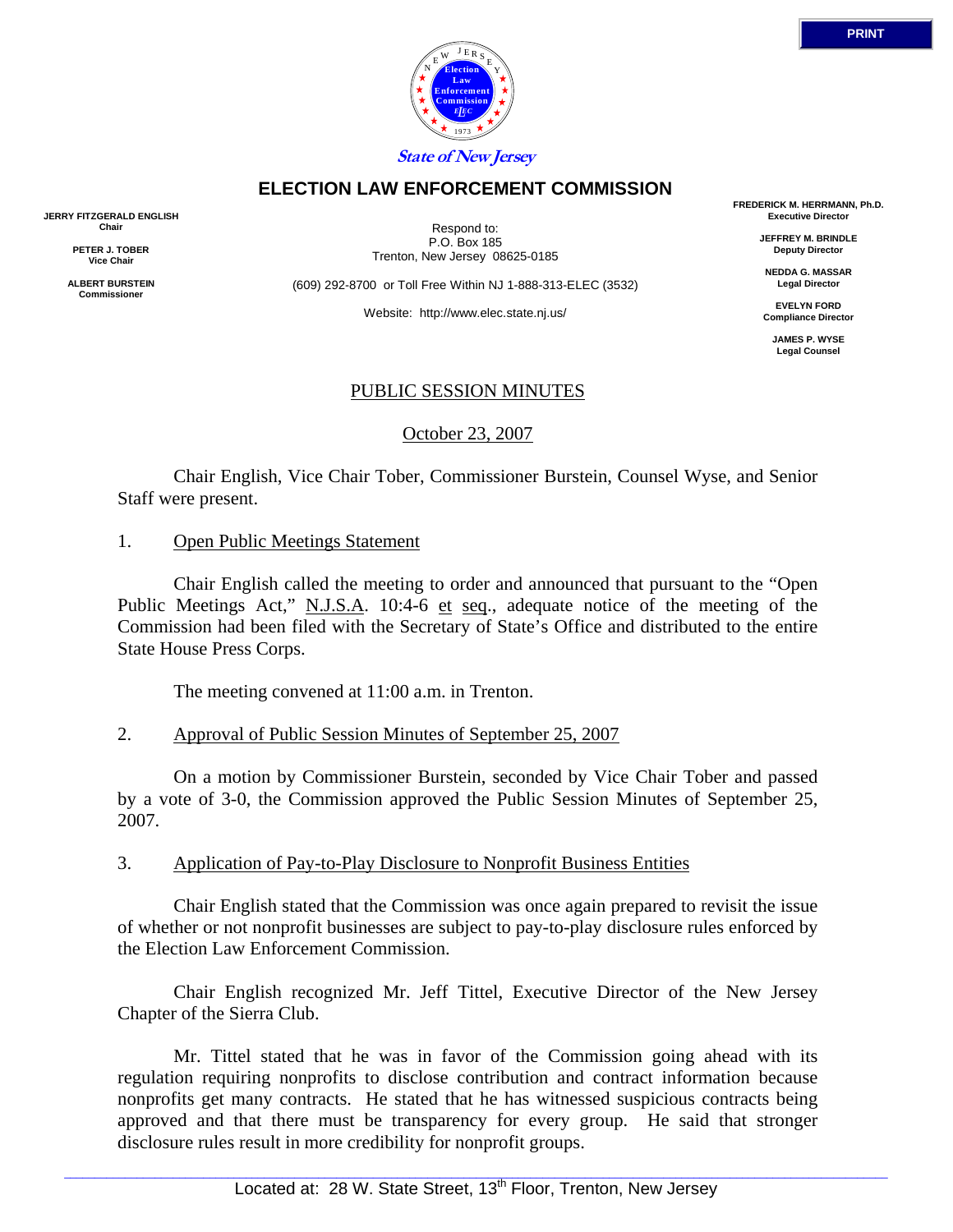Commissioner Burstein asked if Mr. Tittel had expressed this point of view in hearings with regard to pay-to-play disclosure.

 Mr. Tittel answered in the affirmative, indicating that during the hearings on the bill the issue of nonprofits was discussed and he testified and expressed support for including nonprofits in the legislation.

 Vice Chair Tober said that he considered it important that the status of nonprofits was discussed.

 Chair English recognized Mr. John Rogers, representing the New Jersey Business and Industry Association.

 Mr. Rogers said that his organization is in favor of transparency and disclosure but that Chapter 271 was not intended to reach nonprofits. He said that the entire matter is confusing and nonprofits were not aware of the burden of compliance with pay-to-play disclosure. He said that the issue of what is a grant and what is a contract under the law is confusing as is the fear that people will not want to volunteer for charitable work if they are subject to pay-to-play disclosure of their contributions. He said that nonprofits as an institution cannot make contributions.

 Mr. Rogers requested that ELEC seek advice concerning whether or not grants are to be treated the same as contracts under Chapter 271.

 Commissioner Burstein asked Mr. Rogers how he would respond to the previous witness who said that nonprofits get many contracts from the State. He asked: what is the public policy implication of not including nonprofits?

 Mr. Rogers said that he is not sure what public policy is served by disclosing the same contribution in a number of places.

 Commissioner Burstein pointed out that the media and public could not currently find contracting and contributing information for nonprofits without looking in multiple places.

 Chair English recognized Mr. Bob Polakowski, representing New Jersey Independent Colleges and Universities.

 Mr. Polakowski said that his main concern is obtaining clarification of whether or not grants are considered contracts for the purpose of pay-to-play disclosure. For example, is a grant for student support services a contract covered by pay-to-play disclosure requirements? He added that he has been to ELEC training sessions and that the staff has been very helpful.

 Chair English asked if seeking clarification down the road and refining the law would help.

 Mr. Polakowski said it was one approach to take. He said that he was for transparency but that the situation as it exists with regard to contracts and grants is muddled.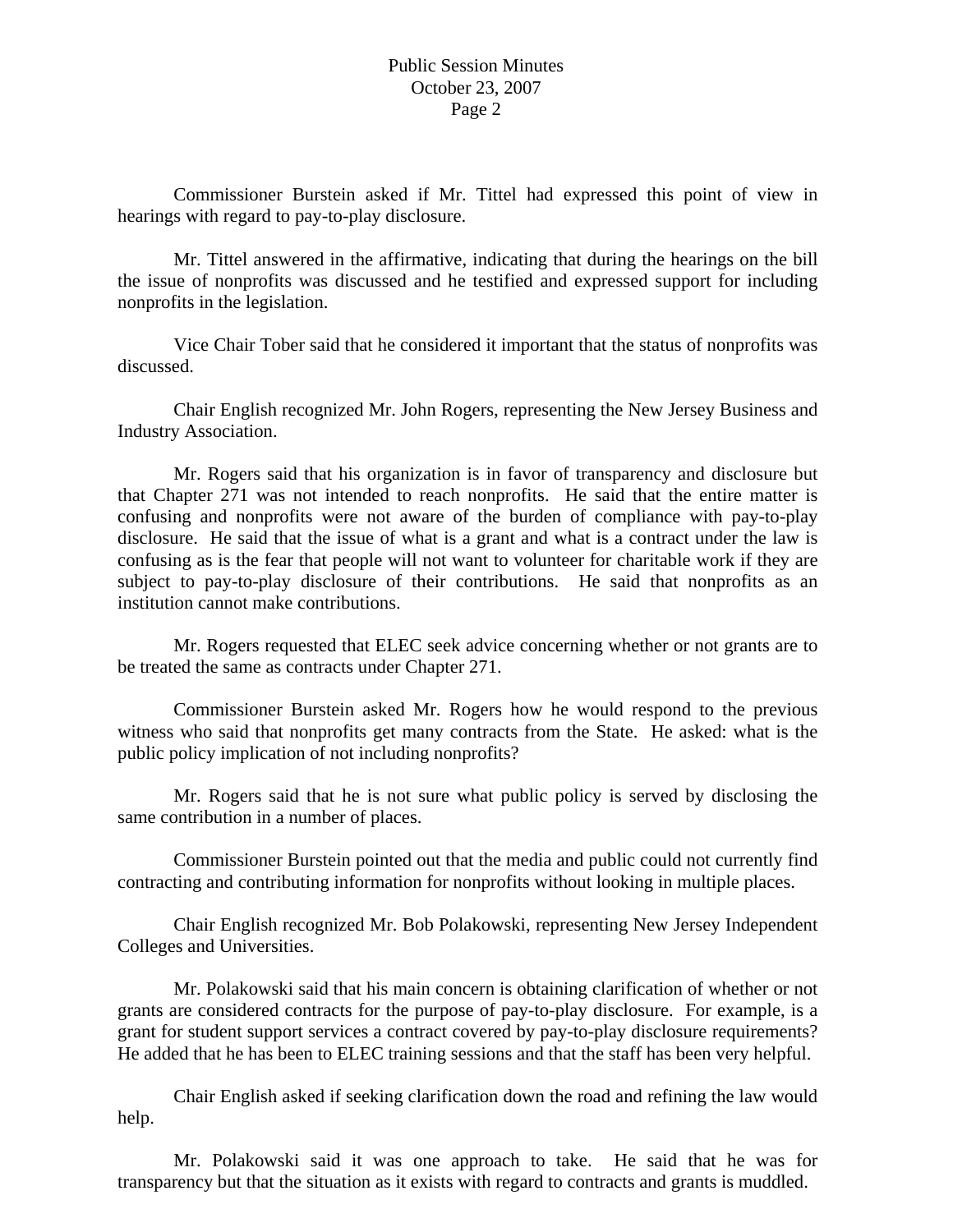Chair English recognized Ms. Linda Czipo, Executive Director of the Center for Nonprofits.

 Ms. Czipo thanked the Commission and staff for its accessibility. She reiterated that most of her members, as 501(c)3 charities, are not allowed to donate as institutions. She said that board members' individual contributions are made for reasons other than securing contracts and that nonprofits attempt to keep contributions at arms length.

 Chair English said that there is the assumption that people give because they want good government. So what is the problem if a contribution is disclosed?

 Ms. Czipo said that there is no problem if the contribution is disclosed as an individual contribution by the recipient, but pay-to-play disclosure leads to incorrect conclusions about why a contribution has been made.

 Chair English recognized Mr. Tittel who stated that board members often attend fundraisers. He said that this fact makes one wonder when it comes to contracts.

 Chair English recognized Ms. Heather Taylor, Communications Director of Citizens' Campaign.

 Ms. Taylor stated that she attended all pay-to-play legislative hearings, and no one considered nonprofits during the process. She said her group was now looking into the issue in other states.

 Vice Chair Tober said that Ms. Taylor's comment contradicts the statement made by the previous speaker.

 Mr. Tittel added that he was very much engaged with the Legislature in regard to nonprofits.

 Chair English said that the legislative process is complex, and the two speakers may not have been in the same room at the same time.

### 4. Resolution to go into First Executive Session

 Chair English stated that the Commission would now go into Executive Session to hear the Attorney General's Opinion, which is a privileged document. She said that the Governor's Office would have to lift the privilege in order for it to become public. Chair English said that the Commission would hear the view of its counsel, which is subject to attorney-client privilege.

 On a motion by Commissioner Burstein, seconded by Vice Chair Tober, the Commission resolved to go into Executive Session to obtain legal advice.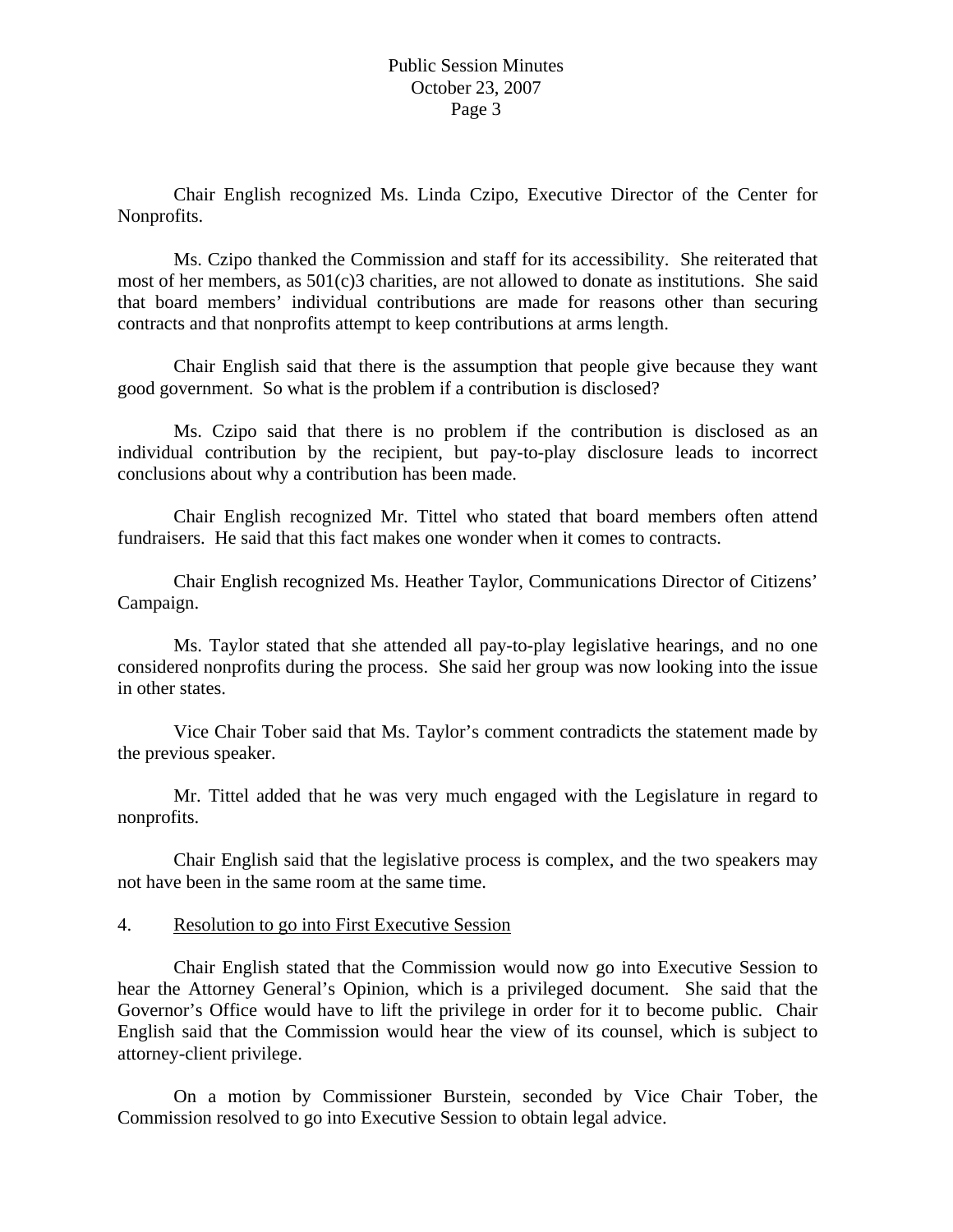#### Return to Public Session

### 5. Application of Pay-to-Play Disclosure to Nonprofit Business Entities (Continued)

 Legal Counsel Wyse reiterated that the Executive Session discussion was limited to matters subject to the attorney-client privilege.

 Vice Chair Tober said that given the fact that the statement in the Attorney General's Opinion only advised that the law could be interpreted to exclude nonprofit businesses, he was less than convinced that nonprofits should be excluded from disclosure. Vice Chair Tober said that it was his opinion that nonprofits should be included. Vice Chair Tober said that from his own review of the State statutes the term "for profit" was used over 300 times. He said that if the Legislature intended to limit its definition it could have included the term for profit but it did not. He said, however, that given the circumstances he would be willing to extend the deadline for filing to November 30, 2007.

 Commissioner Burstein said that the Commission has been trying to interpret what the Legislature intended. He said that it was not clear. His conclusion is that clarification should be provided by the Legislature and that it should revisit the issue. He said that in the meantime his position is that the Commission should adhere to the Attorney General's Opinion and exclude nonprofits. He said to do otherwise would create confusion. Commissioner Burstein wished to add: 1) from a policy standpoint that he favors reporting by non-profit entities and 2) with regards to the Attorney General Opinion, in general, deference should be paid to an Attorney General Opinion by another State agency.

 Chair English said that it is not a question of what the Legislature intended but rather what it did say. She said that there is no legislative history to consider. She thanked the individuals who testified. Chair English noted that the Treasury and Department of Community Affairs websites have said that nonprofits are covered by pay-to-play. She has reviewed the law and cannot find an exclusion for any segment of businesses.

 Chair English said that the Attorney General's Opinion was far from definitive and that as an independent agency, the Commission was not bound to follow a less than definitive opinion. She said that the Commission has its own legal counsel independent of the Attorney General. She said that she agreed with Vice Chair Tober that nonprofits should file and would agree to an extension of time to November 30, 2007.

 On a motion by Vice Chair Tober, seconded by Commissioner Burstein for the purpose of bringing the matter to a vote, the Commission, by a vote of 2-1, required nonprofits to comply with the requirement to file an annual disclosure statement, but postponed the date of disclosure to November 30, 2007. Commissioner Burstein voted in the negative.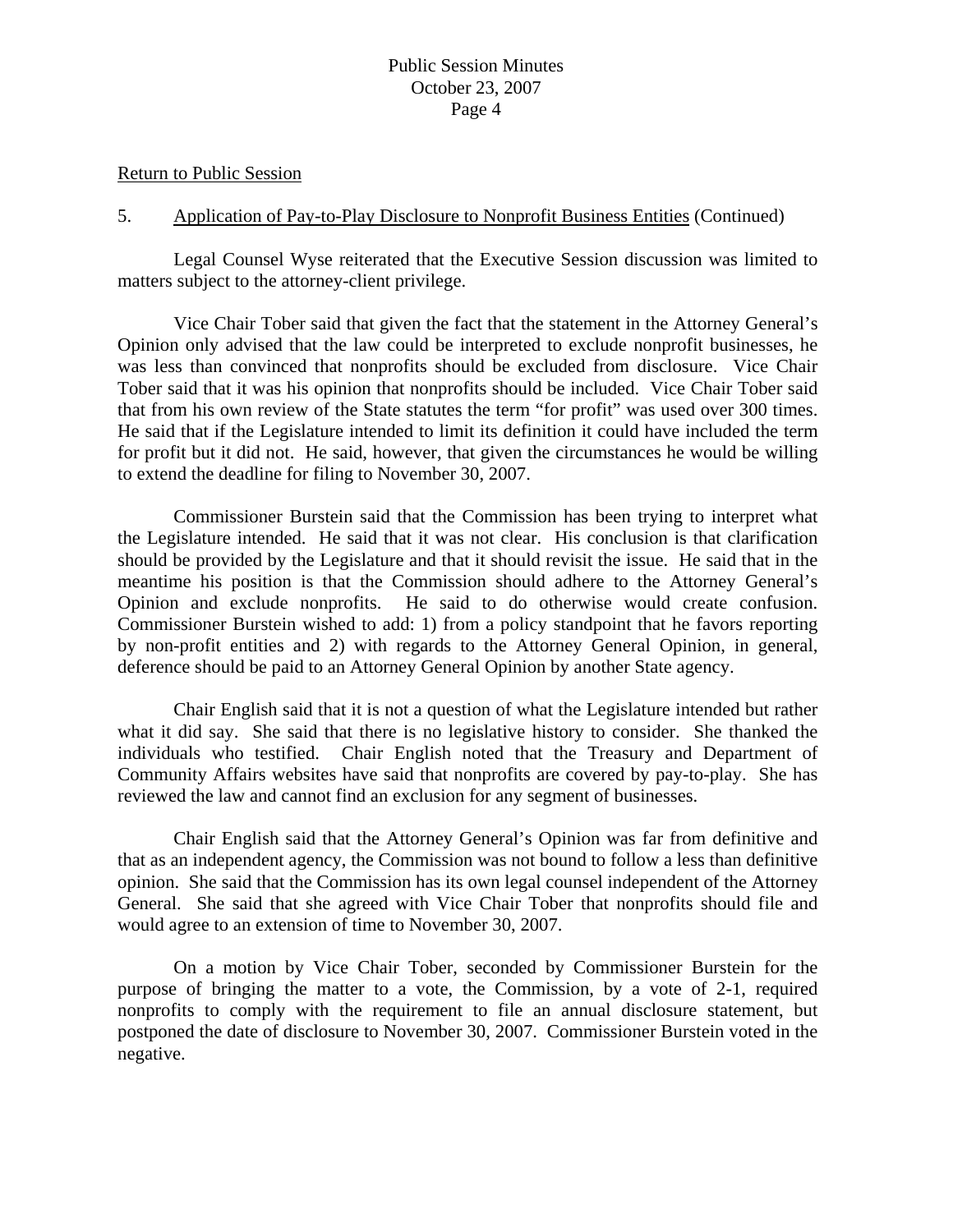### 6. 2007 Clean Elections Program Report

 Special Programs Director Amy Davis stated that since her last report to the Commission, one additional candidate, Jason Schereur in District 14, has raised a minimum of 400 qualifying contributions to become a Certified Clean Elections candidate on September 26, 2007, and has received public funds totaling \$23,521. She said there are a total of 16 certified Clean Elections Candidates who have received grant funds. Director Davis stated that in addition to the grant funds that have been dispersed, certified candidates can apply for additional public funds called "rescue money." She indicated that on October 12, 2007, ELEC received the first request for rescue money from Candidate Linda Greenstein. She added that based upon the candidate's certification and evidence submitted of an independent expenditure that subjected the candidate to "unfavorable campaign publicity," staff provided Candidate Greenstein with \$100,000 in rescue money, which is the maximum amount under the law.

 Director Davis noted that staff posted a Voter's Guide for each Legislative District on its website listing each candidate's name, office sought, and whether or not they are certified or noncertified.

 Director Davis reported that all 16 certified candidates submitted their debate plans by the deadline and that staff posted the debate information on the Commission's website and distributed a press release announcing the dates, locations, and sponsors of the debates in each legislative district.

 Finally, she advised that staff projects that a public hearing concerning the 2007 Clean Elections Pilot Project will take place at the Commission's December meeting.

 Chair English asked Ms. Sandra L. Matsen of the League of Women Voters to comment on the program.

 Ms. Matsen said that unquestionably money for promoting the program helped. She said that there was more in the way of negotiations about debates than she anticipated. She said, however, that in the end all went well. Ms. Matsen said that she was basically very pleased and that generally the program was working.

 Vice Chair Tober asked if the radio spots, which were paid for with independent expenditures, were discontinued, would there be an ability for ELEC to recoup some of the rescue money? He said that \$100,000 in taxpayer money is quite significant and that there should be a mechanism for recouping money if necessary.

 Executive Director Herrmann said that the law requires a certification from the candidate of the cost of a communication and a copy of it demonstrating that the communication was made on behalf of an opponent. He said that the law requires a review of this material to be done in 24 hours. ELEC provides full funding after a communication begins to be made.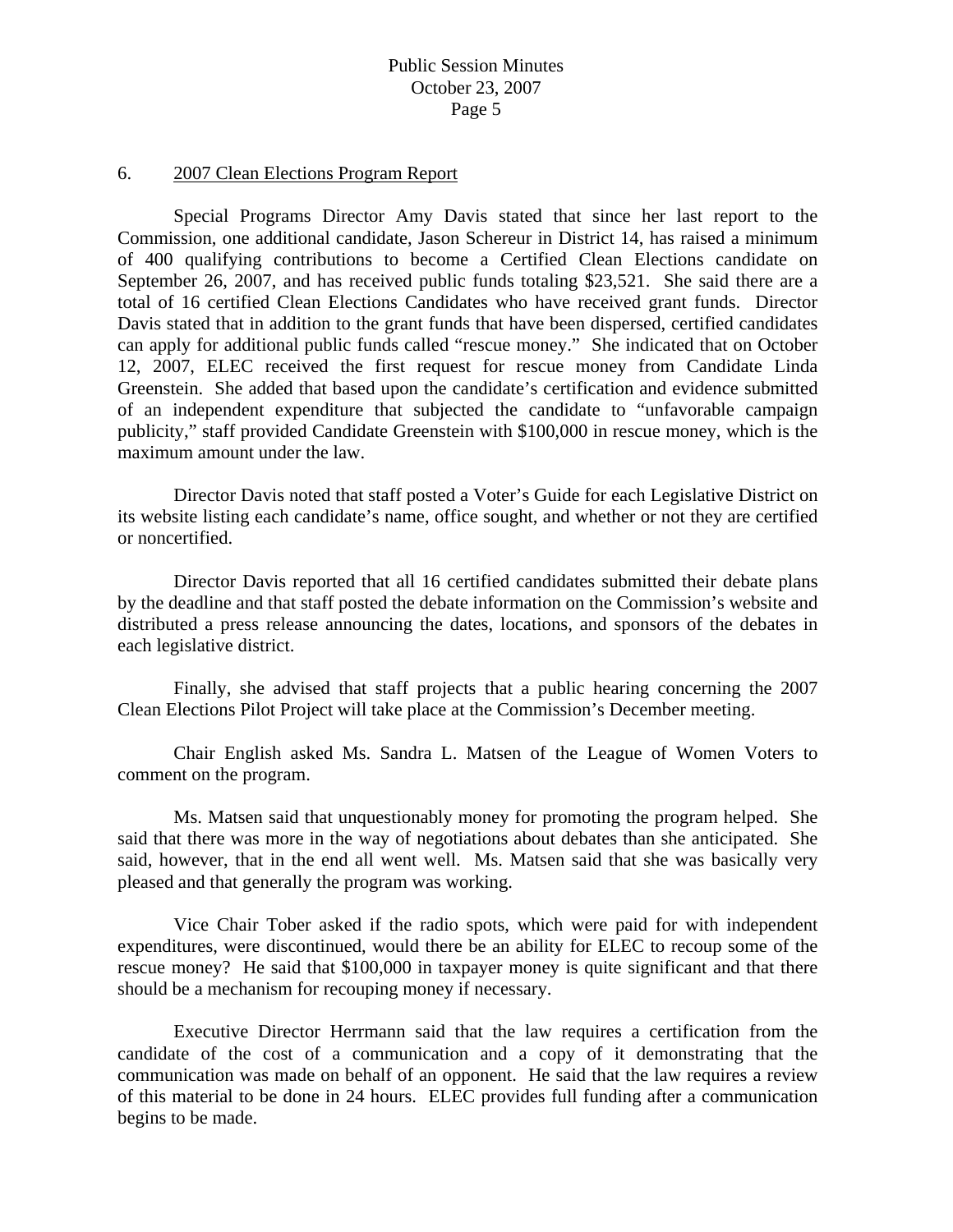Commissioner Burstein said that there is a section in the law that any money remaining must be returned to the State.

 Chair English asked if the rescue money was in 'lock box' meaning that it must be spent on responding to the charges in the independent ad.

 Legal Director Massar said that there is no such restriction in the law. Clean Elections spending is subject to the permissible use restrictions in the Campaign Act that are applicable to all candidates.

## 7. Code of Ethics for Commissioners and Employees

 Legal Director Massar stated that recent legislation mandated a Uniform Ethics Code (UEC) for all State employees and that the UEC may be supplemented to meet the particular needs of an agency. With that in mind, staff reviewed the UEC and the ELEC Code of Ethics for Commissioners and Employees.

 Legal Director Massar discussed proposed supplementary text for the UEC, based on the ELEC Code, to emphasize that Commissioners and staff must be free from any suggestion of partisanship in order to carry out the Commission's many statutory responsibilities. Ms. Massar recommended that the UEC "Foreword" be amended with text from the Commission Code to stress that the Commission must be publicly perceived to be free from partisan influence and from conflicts of interests.

 She further recommended that the UEC text be supplemented with two specialized provisions from the Commission Code that prohibit Commissioners and employees from engaging in any business, trade, or profession that is regulated by ELEC and that restrict political activity by all ELEC employees, officers, and special State officers.

 Finally, the Legal Director suggested that the UEC be supplemented with a specific provision, modeled after one adopted by the Department of Law and Public Safety, to prohibit ELEC staff attorneys from engaging in outside legal employment. She explained that all ELEC staff attorneys are advised of the prohibition on private practice prior to employment with the Commission, and all current staff attorneys observe this prohibition.

 On a motion by Commissioner Burstein, seconded by Vice Chair Tober and passed by a vote of 3-0, the Commission approved the modifications to the State Ethics Code as applicable to staff and Commissioners at ELEC.

# 8. Executive Director's Report

## A. Staff Activities

 Executive Director Herrmann introduced Steve Dodson who has been named ELEC's new Director of Finance and Administration Section. According to the Executive Director, he comes to the Commission with a strong background in his field and many years of State government service. Executive Director Herrmann said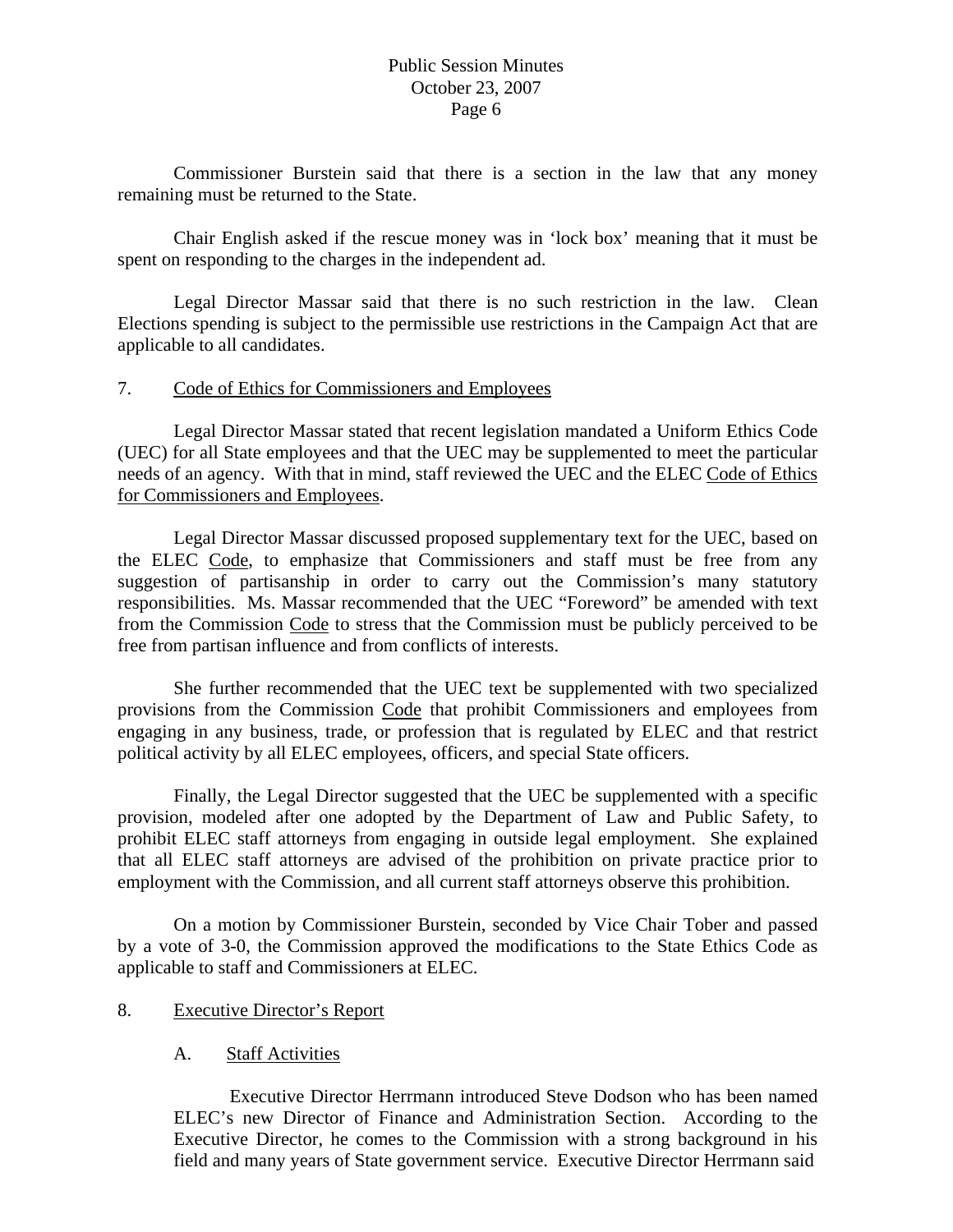that Director Dodson worked as ELEC's budget analyst at the Office of Management and Budget for five years and holds an MBA with a specialization in finance from LaSalle University. He added that the Operations Division now has two directors, Director Dodson and Director of Information Technology Carol Neiman, reporting to Deputy Director Brindle.

 Executive Director Herrmann advised the Commission that Assistant Legal Director Leonard Gicas has been promoted to Director of Review and Investigation in recognition of his outstanding work and demonstrated leadership skills. The Executive Director said that he is a graduate of the University of Wisconsin and the Seton Hall Law School. Executive Director Herrmann noted that the Law Division now has two section directors, Director Gicas and Director of Special Programs Amy Davis, reporting to Legal Director Massar.

 Finally, he said, Associate Compliance Officer Todd Wojcik has been promoted to Director of Campaign Financing in recognition of his many fine contributions to the agency and leadership abilities. According to the Executive Director, he is a graduate of the College of New Jersey. Executive Director Herrmann informed the Commission that the Compliance Division now has two section directors, Director Wojcik and Director of Lobbying Linda White, reporting to Compliance Director Ford.

 Executive Director Herrmann mentioned that the Compliance Division reports that ELEC has trained 927 treasurers and has 1,033 lobbyists filing with the Commission. The Executive Director reported that the staff has added to the ELEC website campaign finance opinions issued by the Attorney General since 1998. He said that these are valuable legal documents that are often requested and used and that their availability online should be of great value to those interested in campaign finance law.

#### B. Upcoming Commission Publications

 Executive Director Herrmann advised the Commission that Deputy Director Brindle will be the author and project manager for three reports due this spring. The reports are:

- The Clean Elections Pilot Project Report due March 28, 2008;
- The ELEC Annual Report due May 1, 2008; and,
- The Cost Analysis Report due July 1, 2008.

 According to Executive Director Herrmann, the Cost Analysis Report creates a campaign cost inflation index that will automatically adjust all non-gubernatorial election thresholds except for contribution limits, which may be adjusted by the Governor and Legislature using the index for guidance, and the \$300 disclosure threshold, which is permanently established. He said that in addition, the index automatically adjusts all gubernatorial thresholds.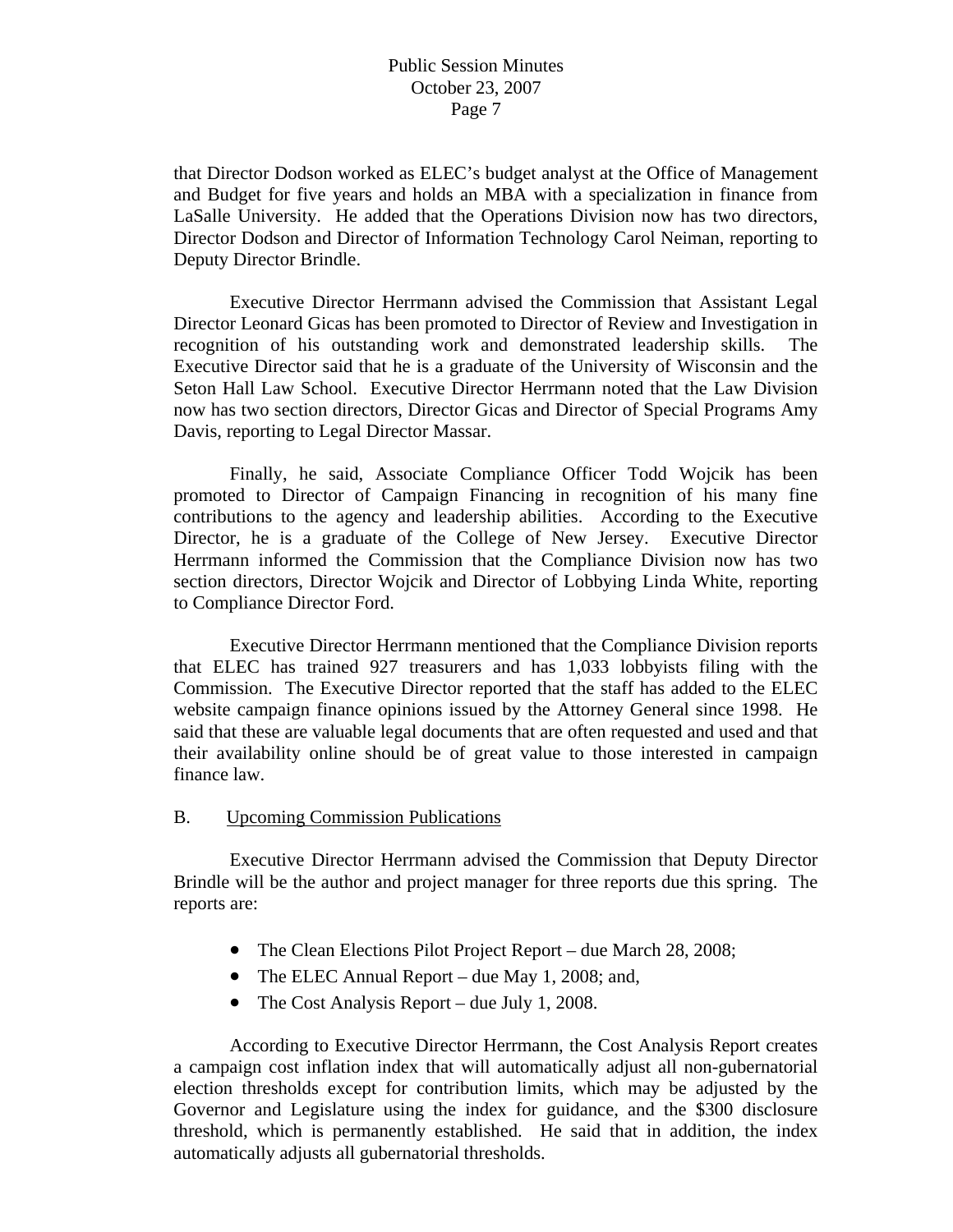### C. Pay-to-Play Disclosure Reporting

 Executive Director Herrmann reported that on October 10, 2007, the staff released to the public and media the Pay-to-Play Disclosure reports that had to be filed by September 28, 2007. He informed the Commission that there were almost 1,700 reports filed disclosing 21,000 contracts worth \$5.2 billion and about \$12 million in campaign contributions.

 The Executive Director stated that the staff received many compliments on the electronic Form BE and pay-to-play web pages that it created. The Executive Director noted that the disclosure forms are searchable by:

- Business entity,
- Contributor, and
- Recipient committee.

 The Executive Director expressed special thanks to Director of Information Technology Neiman and her staff for designing outstanding software for the pay-toplay disclosure program. He added that the Special Programs Section, which is also responsible for the Clean Elections Pilot Project, was literally swamped with work. He said, for example, on one day during the week of the filing deadline before the reports were due, the four staff members of the Section received 200 telephone calls. The Executive Director noted that the norm for the entire agency is 200 to 250 per week. He indicated that pay-to-play is truly a "labor intensive program" and recognized Director Davis and her four staff members:

- Christine Aquilante,
- Laura Jurkiewicz,
- Scott Fagerty, and
- Felice Fava.

#### D. Legislative Financial Activity in the Fall Election

 According to Executive Director Herrmann on October 12, 2007, the staff released data from the 29-day general election reports for the legislative races. He reported that about one month before the election, \$27.9 million had been raised and \$14.1 million spent. The Executive Director informed the Commission that these figures, compared to the \$20.2 million raised and \$10.4 million spent in 2003, the last election in which both houses were running, indicate that this year's legislative election will become the most expensive in State history.

 Executive Director Herrmann expressed special thanks to Compliance Director Ford, Director of Information Technology Neiman, and their staffs for compiling this data during a very short and hectic turnaround period. He stated that the data was put to good use by various media outlets that ran numerous election stories over the weekend following the data's release.